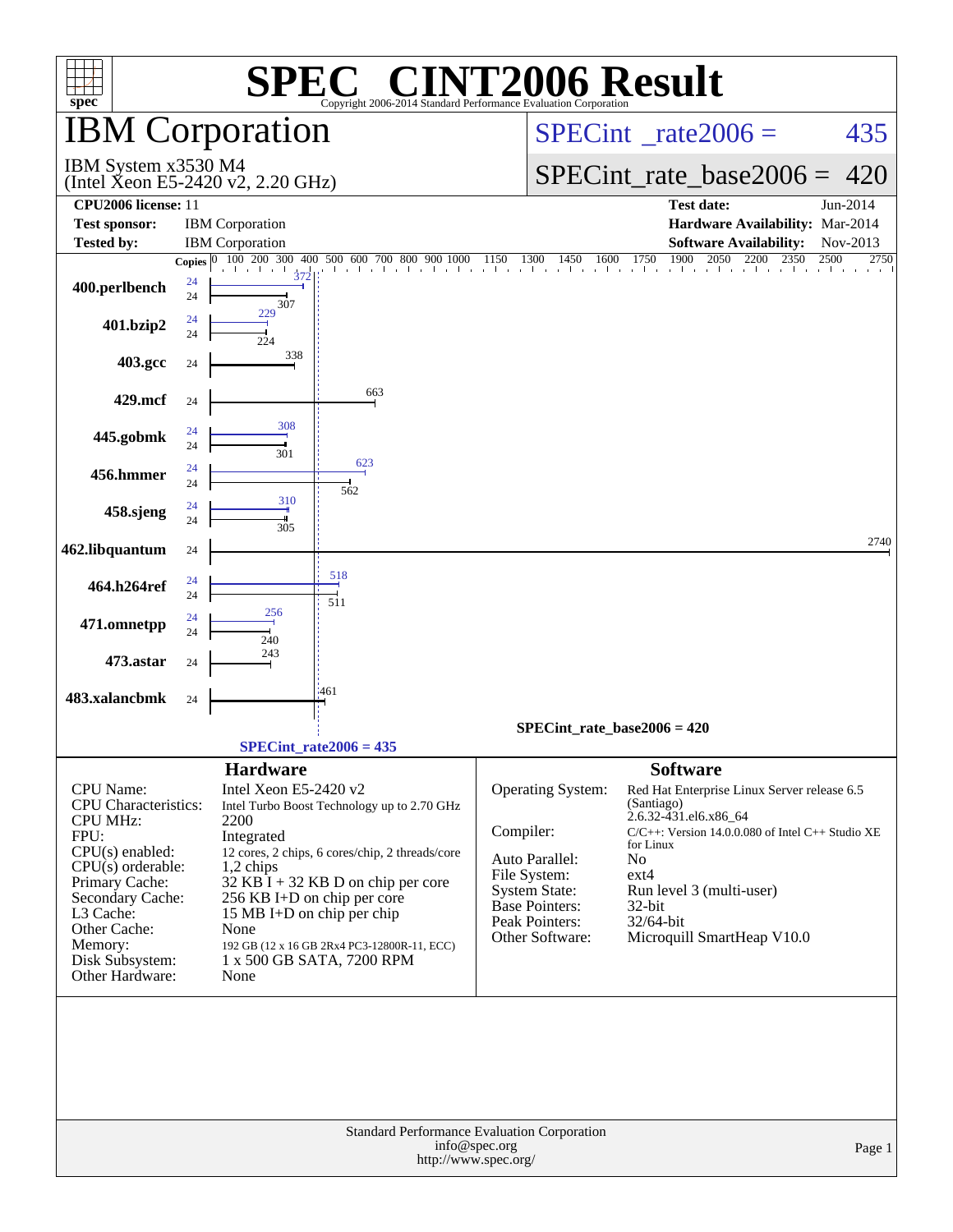

## IBM Corporation

# SPECint rate $2006 = 435$

#### IBM System x3530 M4

(Intel Xeon E5-2420 v2, 2.20 GHz)

[SPECint\\_rate\\_base2006 =](http://www.spec.org/auto/cpu2006/Docs/result-fields.html#SPECintratebase2006) 420

**[CPU2006 license:](http://www.spec.org/auto/cpu2006/Docs/result-fields.html#CPU2006license)** 11 **[Test date:](http://www.spec.org/auto/cpu2006/Docs/result-fields.html#Testdate)** Jun-2014 **[Test sponsor:](http://www.spec.org/auto/cpu2006/Docs/result-fields.html#Testsponsor)** IBM Corporation **[Hardware Availability:](http://www.spec.org/auto/cpu2006/Docs/result-fields.html#HardwareAvailability)** Mar-2014 **[Tested by:](http://www.spec.org/auto/cpu2006/Docs/result-fields.html#Testedby)** IBM Corporation **[Software Availability:](http://www.spec.org/auto/cpu2006/Docs/result-fields.html#SoftwareAvailability)** Nov-2013

#### **[Results Table](http://www.spec.org/auto/cpu2006/Docs/result-fields.html#ResultsTable)**

|                    | <b>Base</b>   |                |       |                                                                                                          |            |                |            | <b>Peak</b>   |                |              |                |              |                |              |
|--------------------|---------------|----------------|-------|----------------------------------------------------------------------------------------------------------|------------|----------------|------------|---------------|----------------|--------------|----------------|--------------|----------------|--------------|
| <b>Benchmark</b>   | <b>Copies</b> | <b>Seconds</b> | Ratio | <b>Seconds</b>                                                                                           | Ratio      | <b>Seconds</b> | Ratio      | <b>Copies</b> | <b>Seconds</b> | <b>Ratio</b> | <b>Seconds</b> | <b>Ratio</b> | <b>Seconds</b> | <b>Ratio</b> |
| 400.perlbench      | 24            | 765            | 307   | 764                                                                                                      | 307        | 763            | 307        | 24            | 632            | 371          | 630            | 372          | 628            | 373          |
| 401.bzip2          | 24            | 1032           | 224   | 1033                                                                                                     | 224        | 1031           | 225        | 24            | 1011           | 229          | 1011           | 229          | 1009           | 230          |
| $403.\mathrm{gcc}$ | 24            | 571            | 338   | 572                                                                                                      | 338        | 570            | 339        | 24            | 571            | 338          | 572            | 338          | 570            | 339          |
| $429$ .mcf         | 24            | 330            | 663   | 330                                                                                                      | 663        | 329            | 664        | 24            | 330            | 663          | 330            | 663          | 329            | 664          |
| $445$ .gobmk       | 24            | 824            | 306   | 839                                                                                                      | <b>300</b> | 837            | 301        | 24            | 819            | 308          | 811            | 310          | 817            | <b>308</b>   |
| 456.hmmer          | 24            | 398            | 563   | 398                                                                                                      | 562        | 399            | 561        | 24            | 360            | 622          | 359            | 623          | 360            | 623          |
| $458$ .sjeng       | 24            | 967            | 300   | 942                                                                                                      | 308        | 953            | <b>305</b> | 24            | 937            | 310          | 936            | 310          | 924            | 314          |
| 462.libquantum     | 24            | 182            | 2740  | 182                                                                                                      | 2740       | 182            | 2740       | 24            | 182            | 2740         | 182            | 2740         | 182            | 2740         |
| 464.h264ref        | 24            | 1037           | 512   | 1041                                                                                                     | 510        | 1039           | 511        | 24            | 1026           | 518          | 1026           | 518          | 1030           | 516          |
| 471.omnetpp        | 24            | 625            | 240   | 624                                                                                                      | 241        | 624            | <b>240</b> | 24            | 586            | 256          | 588            | 255          | 586            | 256          |
| $473$ . astar      | 24            | 693            | 243   | 691                                                                                                      | 244        | 693            | 243        | 24            | 693            | 243          | 691            | 244          | 693            | 243          |
| 483.xalancbmk      | 24            | 360            | 461   | 358                                                                                                      | 462        | 360            | 461        | 24            | 360            | 461          | 358            | 462          | 360            | <u>461</u>   |
|                    |               |                |       | Results appear in the order in which they were run. Bold underlined text indicates a median measurement. |            |                |            |               |                |              |                |              |                |              |

#### **[Submit Notes](http://www.spec.org/auto/cpu2006/Docs/result-fields.html#SubmitNotes)**

 The numactl mechanism was used to bind copies to processors. The config file option 'submit' was used to generate numactl commands to bind each copy to a specific processor. For details, please see the config file.

#### **[Operating System Notes](http://www.spec.org/auto/cpu2006/Docs/result-fields.html#OperatingSystemNotes)**

 Stack size set to unlimited using "ulimit -s unlimited" Zone reclaim mode enabled with: echo 1 > /proc/sys/vm/zone\_reclaim\_mode Intel Idle Driver disabled with the following Linux kernel parameter in /etc/grub.conf: intel\_idle.max\_cstate=0

#### **[Platform Notes](http://www.spec.org/auto/cpu2006/Docs/result-fields.html#PlatformNotes)**

 BIOS setting: Operating Mode set to Maximum Performance Sysinfo program /home/SPECcpu-20140116-ic14.0/config/sysinfo.rev6818 \$Rev: 6818 \$ \$Date:: 2012-07-17 #\$ e86d102572650a6e4d596a3cee98f191 running on x3530M4 Sun Jun 8 00:16:17 2014

 This section contains SUT (System Under Test) info as seen by some common utilities. To remove or add to this section, see: <http://www.spec.org/cpu2006/Docs/config.html#sysinfo>

 From /proc/cpuinfo model name : Intel(R) Xeon(R) CPU E5-2420 v2 @ 2.20GHz 2 "physical id"s (chips) Continued on next page

> Standard Performance Evaluation Corporation [info@spec.org](mailto:info@spec.org) <http://www.spec.org/>

Page 2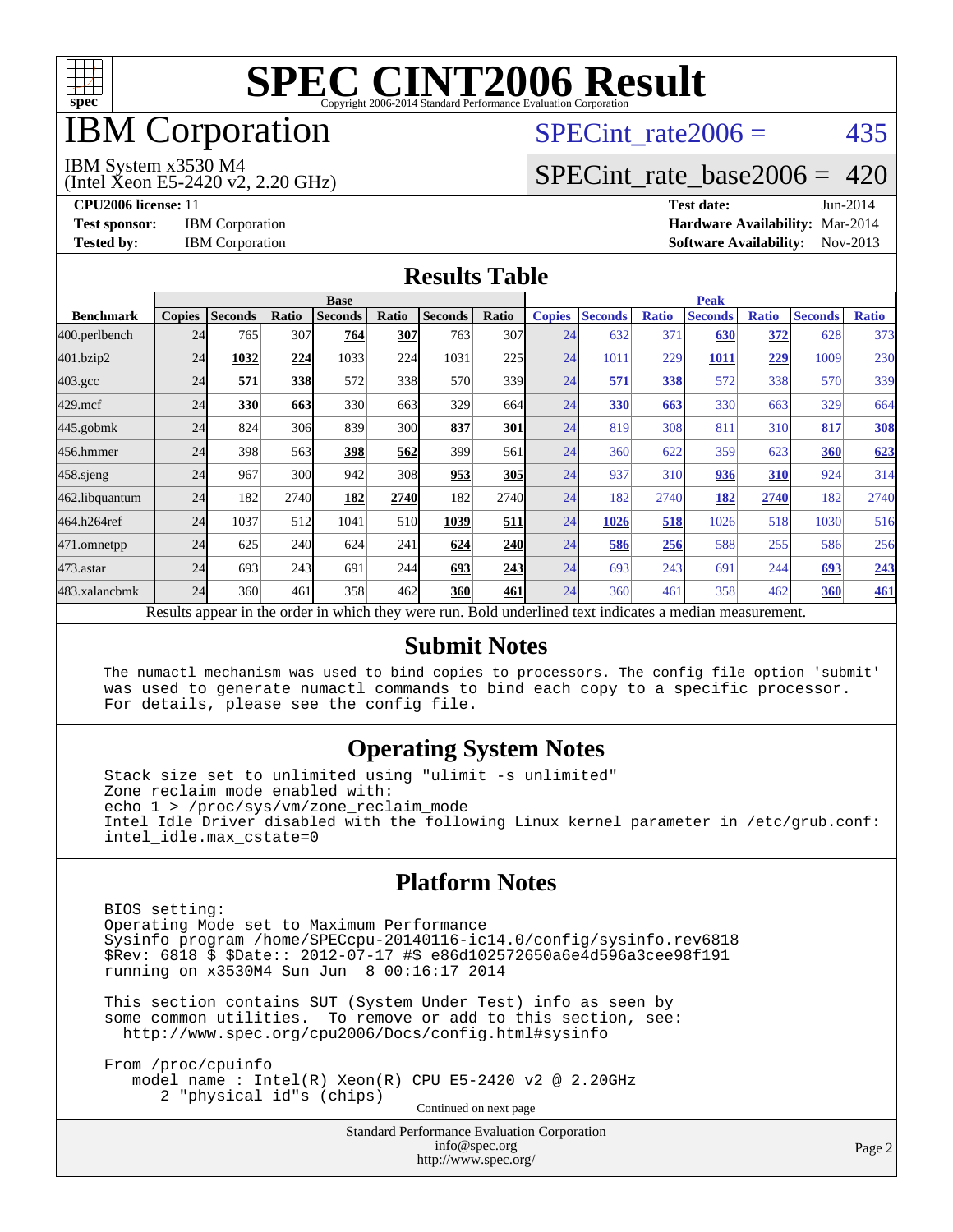

IBM Corporation

SPECint rate $2006 = 435$ 

(Intel Xeon E5-2420 v2, 2.20 GHz) IBM System x3530 M4

[SPECint\\_rate\\_base2006 =](http://www.spec.org/auto/cpu2006/Docs/result-fields.html#SPECintratebase2006) 420

**[CPU2006 license:](http://www.spec.org/auto/cpu2006/Docs/result-fields.html#CPU2006license)** 11 **[Test date:](http://www.spec.org/auto/cpu2006/Docs/result-fields.html#Testdate)** Jun-2014 **[Test sponsor:](http://www.spec.org/auto/cpu2006/Docs/result-fields.html#Testsponsor)** IBM Corporation **[Hardware Availability:](http://www.spec.org/auto/cpu2006/Docs/result-fields.html#HardwareAvailability)** Mar-2014 **[Tested by:](http://www.spec.org/auto/cpu2006/Docs/result-fields.html#Testedby)** IBM Corporation **[Software Availability:](http://www.spec.org/auto/cpu2006/Docs/result-fields.html#SoftwareAvailability)** Nov-2013

#### **[Platform Notes \(Continued\)](http://www.spec.org/auto/cpu2006/Docs/result-fields.html#PlatformNotes)**

 24 "processors" cores, siblings (Caution: counting these is hw and system dependent. The following excerpts from /proc/cpuinfo might not be reliable. Use with caution.) cpu cores : 6 siblings : 12 physical 0: cores 0 1 2 3 4 5 physical 1: cores 0 1 2 3 4 5 cache size : 15360 KB From /proc/meminfo MemTotal: 198317832 kB HugePages\_Total: 0<br>Hugepagesize: 2048 kB Hugepagesize: /usr/bin/lsb\_release -d Red Hat Enterprise Linux Server release 6.5 (Santiago) From /etc/\*release\* /etc/\*version\* redhat-release: Red Hat Enterprise Linux Server release 6.5 (Santiago) system-release: Red Hat Enterprise Linux Server release 6.5 (Santiago) system-release-cpe: cpe:/o:redhat:enterprise\_linux:6server:ga:server uname -a: Linux x3530M4 2.6.32-431.el6.x86\_64 #1 SMP Sun Nov 10 22:19:54 EST 2013 x86\_64 x86\_64 x86\_64 GNU/Linux run-level 3 Jun 3 17:42 SPEC is set to: /home/SPECcpu-20140116-ic14.0 Filesystem Type Size Used Avail Use% Mounted on<br>
/dev/mapper/vg\_x3530m4-lv\_home ext4 404G 16G 368G 4% /home  $/$ dev/mapper/vg\_x3530m4-lv\_home ext4 Additional information from dmidecode: BIOS IBM -[BEE136CUS-1.60]- 01/23/2014 Memory: 12x Samsung M393B2G70QH0-YK0 16 GB 1600 MHz 2 rank (End of data from sysinfo program)

#### **[General Notes](http://www.spec.org/auto/cpu2006/Docs/result-fields.html#GeneralNotes)**

Environment variables set by runspec before the start of the run: LD\_LIBRARY\_PATH = "/home/SPECcpu-20140116-ic14.0/libs/32:/home/SPECcpu-20140116-ic14.0/libs/64:/home/SPECcpu-20140116-ic14.0/sh" Binaries compiled on a system with 1x Core i7-860 CPU + 8GB memory using RedHat EL 6.4 Transparent Huge Pages enabled with: echo always > /sys/kernel/mm/redhat\_transparent\_hugepage/enabled Filesystem page cache cleared with: echo 1> /proc/sys/vm/drop\_caches Continued on next page

Standard Performance Evaluation Corporation [info@spec.org](mailto:info@spec.org) <http://www.spec.org/>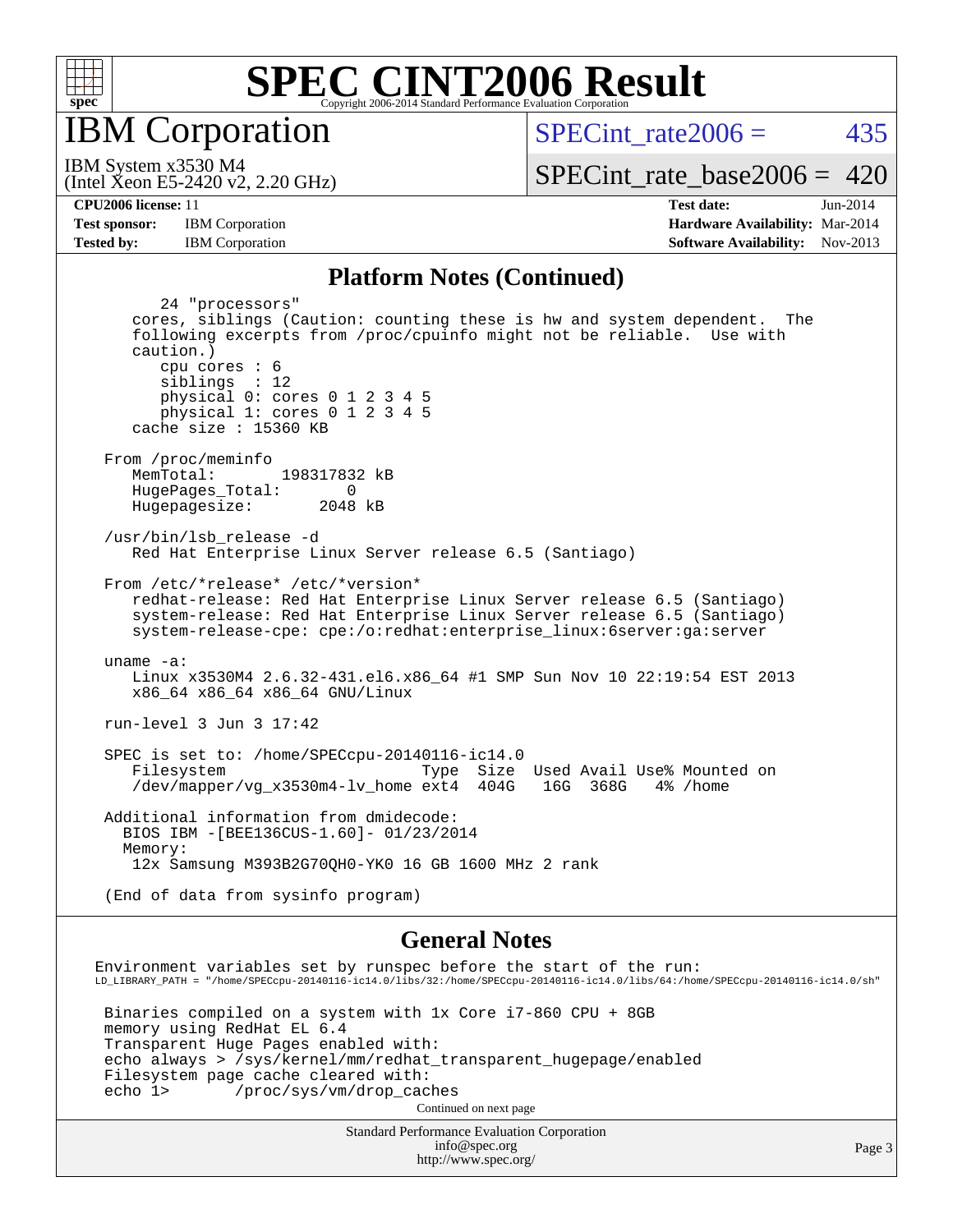

# IBM Corporation

(Intel Xeon E5-2420 v2, 2.20 GHz)

SPECint rate $2006 = 435$ 

IBM System x3530 M4

[SPECint\\_rate\\_base2006 =](http://www.spec.org/auto/cpu2006/Docs/result-fields.html#SPECintratebase2006) 420

**[Test sponsor:](http://www.spec.org/auto/cpu2006/Docs/result-fields.html#Testsponsor)** IBM Corporation **[Hardware Availability:](http://www.spec.org/auto/cpu2006/Docs/result-fields.html#HardwareAvailability)** Mar-2014

**[CPU2006 license:](http://www.spec.org/auto/cpu2006/Docs/result-fields.html#CPU2006license)** 11 **[Test date:](http://www.spec.org/auto/cpu2006/Docs/result-fields.html#Testdate)** Jun-2014 **[Tested by:](http://www.spec.org/auto/cpu2006/Docs/result-fields.html#Testedby)** IBM Corporation **IBM** Corporation **[Software Availability:](http://www.spec.org/auto/cpu2006/Docs/result-fields.html#SoftwareAvailability)** Nov-2013

#### **[General Notes \(Continued\)](http://www.spec.org/auto/cpu2006/Docs/result-fields.html#GeneralNotes)**

 runspec command invoked through numactl i.e.: numactl --interleave=all runspec <etc>

### **[Base Compiler Invocation](http://www.spec.org/auto/cpu2006/Docs/result-fields.html#BaseCompilerInvocation)**

[C benchmarks](http://www.spec.org/auto/cpu2006/Docs/result-fields.html#Cbenchmarks):  $inc -m32$ 

[C++ benchmarks:](http://www.spec.org/auto/cpu2006/Docs/result-fields.html#CXXbenchmarks) [icpc -m32](http://www.spec.org/cpu2006/results/res2014q3/cpu2006-20140611-29872.flags.html#user_CXXbase_intel_icpc_4e5a5ef1a53fd332b3c49e69c3330699)

**[Base Portability Flags](http://www.spec.org/auto/cpu2006/Docs/result-fields.html#BasePortabilityFlags)**

 400.perlbench: [-DSPEC\\_CPU\\_LINUX\\_IA32](http://www.spec.org/cpu2006/results/res2014q3/cpu2006-20140611-29872.flags.html#b400.perlbench_baseCPORTABILITY_DSPEC_CPU_LINUX_IA32) 462.libquantum: [-DSPEC\\_CPU\\_LINUX](http://www.spec.org/cpu2006/results/res2014q3/cpu2006-20140611-29872.flags.html#b462.libquantum_baseCPORTABILITY_DSPEC_CPU_LINUX) 483.xalancbmk: [-DSPEC\\_CPU\\_LINUX](http://www.spec.org/cpu2006/results/res2014q3/cpu2006-20140611-29872.flags.html#b483.xalancbmk_baseCXXPORTABILITY_DSPEC_CPU_LINUX)

### **[Base Optimization Flags](http://www.spec.org/auto/cpu2006/Docs/result-fields.html#BaseOptimizationFlags)**

[C benchmarks](http://www.spec.org/auto/cpu2006/Docs/result-fields.html#Cbenchmarks):

[-xSSE4.2](http://www.spec.org/cpu2006/results/res2014q3/cpu2006-20140611-29872.flags.html#user_CCbase_f-xSSE42_f91528193cf0b216347adb8b939d4107) [-ipo](http://www.spec.org/cpu2006/results/res2014q3/cpu2006-20140611-29872.flags.html#user_CCbase_f-ipo) [-O3](http://www.spec.org/cpu2006/results/res2014q3/cpu2006-20140611-29872.flags.html#user_CCbase_f-O3) [-no-prec-div](http://www.spec.org/cpu2006/results/res2014q3/cpu2006-20140611-29872.flags.html#user_CCbase_f-no-prec-div) [-opt-prefetch](http://www.spec.org/cpu2006/results/res2014q3/cpu2006-20140611-29872.flags.html#user_CCbase_f-opt-prefetch) [-opt-mem-layout-trans=3](http://www.spec.org/cpu2006/results/res2014q3/cpu2006-20140611-29872.flags.html#user_CCbase_f-opt-mem-layout-trans_a7b82ad4bd7abf52556d4961a2ae94d5)

[C++ benchmarks:](http://www.spec.org/auto/cpu2006/Docs/result-fields.html#CXXbenchmarks)

[-xSSE4.2](http://www.spec.org/cpu2006/results/res2014q3/cpu2006-20140611-29872.flags.html#user_CXXbase_f-xSSE42_f91528193cf0b216347adb8b939d4107) [-ipo](http://www.spec.org/cpu2006/results/res2014q3/cpu2006-20140611-29872.flags.html#user_CXXbase_f-ipo) [-O3](http://www.spec.org/cpu2006/results/res2014q3/cpu2006-20140611-29872.flags.html#user_CXXbase_f-O3) [-no-prec-div](http://www.spec.org/cpu2006/results/res2014q3/cpu2006-20140611-29872.flags.html#user_CXXbase_f-no-prec-div) [-opt-prefetch](http://www.spec.org/cpu2006/results/res2014q3/cpu2006-20140611-29872.flags.html#user_CXXbase_f-opt-prefetch) [-opt-mem-layout-trans=3](http://www.spec.org/cpu2006/results/res2014q3/cpu2006-20140611-29872.flags.html#user_CXXbase_f-opt-mem-layout-trans_a7b82ad4bd7abf52556d4961a2ae94d5) [-Wl,-z,muldefs](http://www.spec.org/cpu2006/results/res2014q3/cpu2006-20140611-29872.flags.html#user_CXXbase_link_force_multiple1_74079c344b956b9658436fd1b6dd3a8a) [-L/sh -lsmartheap](http://www.spec.org/cpu2006/results/res2014q3/cpu2006-20140611-29872.flags.html#user_CXXbase_SmartHeap_32f6c82aa1ed9c52345d30cf6e4a0499)

### **[Base Other Flags](http://www.spec.org/auto/cpu2006/Docs/result-fields.html#BaseOtherFlags)**

[C benchmarks](http://www.spec.org/auto/cpu2006/Docs/result-fields.html#Cbenchmarks):

403.gcc: [-Dalloca=\\_alloca](http://www.spec.org/cpu2006/results/res2014q3/cpu2006-20140611-29872.flags.html#b403.gcc_baseEXTRA_CFLAGS_Dalloca_be3056838c12de2578596ca5467af7f3)

## **[Peak Compiler Invocation](http://www.spec.org/auto/cpu2006/Docs/result-fields.html#PeakCompilerInvocation)**

[C benchmarks \(except as noted below\)](http://www.spec.org/auto/cpu2006/Docs/result-fields.html#Cbenchmarksexceptasnotedbelow):

[icc -m32](http://www.spec.org/cpu2006/results/res2014q3/cpu2006-20140611-29872.flags.html#user_CCpeak_intel_icc_5ff4a39e364c98233615fdd38438c6f2)

400.perlbench: [icc -m64](http://www.spec.org/cpu2006/results/res2014q3/cpu2006-20140611-29872.flags.html#user_peakCCLD400_perlbench_intel_icc_64bit_bda6cc9af1fdbb0edc3795bac97ada53)

401.bzip2: [icc -m64](http://www.spec.org/cpu2006/results/res2014q3/cpu2006-20140611-29872.flags.html#user_peakCCLD401_bzip2_intel_icc_64bit_bda6cc9af1fdbb0edc3795bac97ada53)

Continued on next page

Standard Performance Evaluation Corporation [info@spec.org](mailto:info@spec.org) <http://www.spec.org/>

Page 4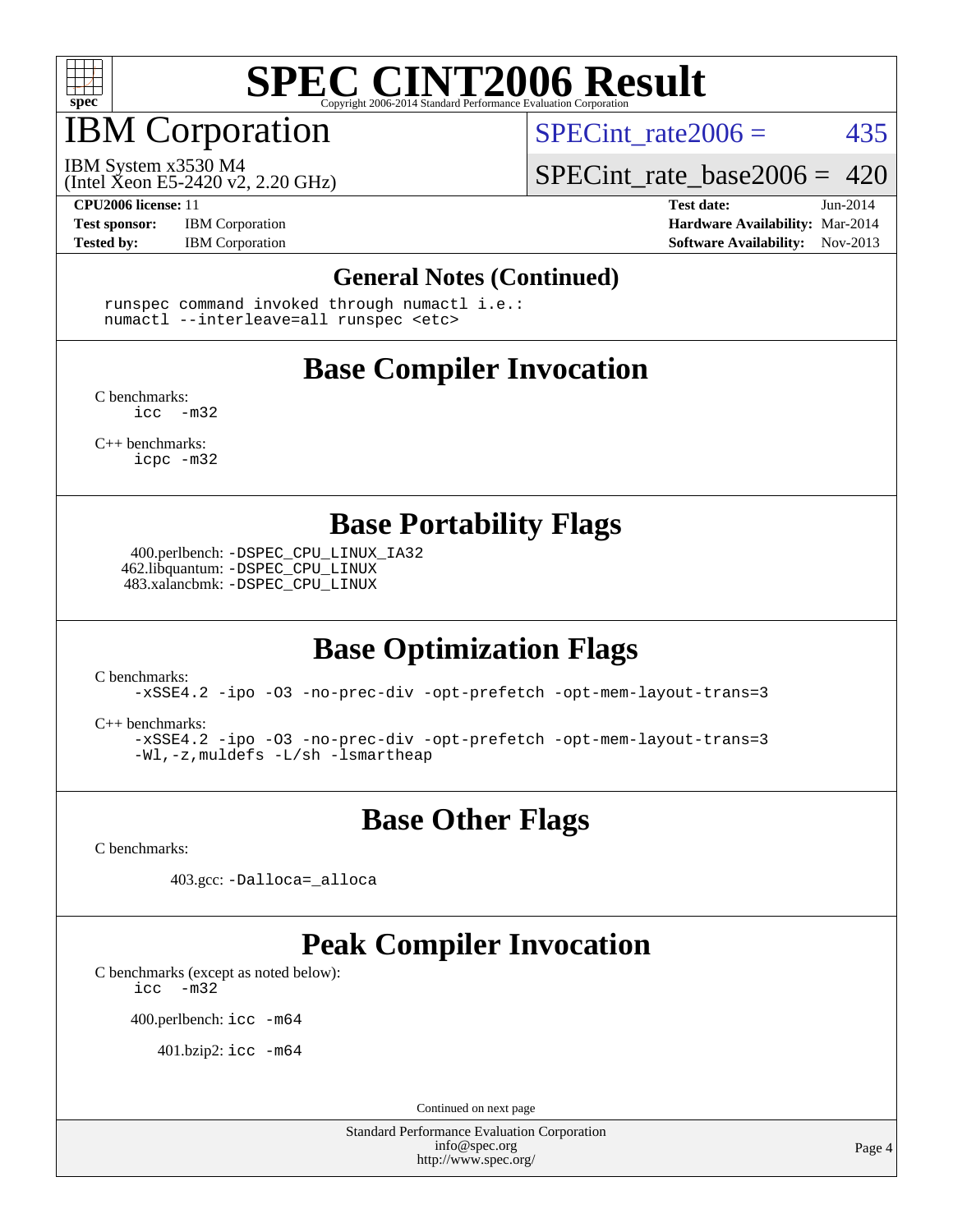

IBM Corporation

SPECint rate $2006 = 435$ 

(Intel Xeon E5-2420 v2, 2.20 GHz) IBM System x3530 M4

SPECint rate base2006 =  $420$ 

**[CPU2006 license:](http://www.spec.org/auto/cpu2006/Docs/result-fields.html#CPU2006license)** 11 **[Test date:](http://www.spec.org/auto/cpu2006/Docs/result-fields.html#Testdate)** Jun-2014 **[Test sponsor:](http://www.spec.org/auto/cpu2006/Docs/result-fields.html#Testsponsor)** IBM Corporation **[Hardware Availability:](http://www.spec.org/auto/cpu2006/Docs/result-fields.html#HardwareAvailability)** Mar-2014 **[Tested by:](http://www.spec.org/auto/cpu2006/Docs/result-fields.html#Testedby)** IBM Corporation **IBM** Corporation **[Software Availability:](http://www.spec.org/auto/cpu2006/Docs/result-fields.html#SoftwareAvailability)** Nov-2013

## **[Peak Compiler Invocation \(Continued\)](http://www.spec.org/auto/cpu2006/Docs/result-fields.html#PeakCompilerInvocation)**

456.hmmer: [icc -m64](http://www.spec.org/cpu2006/results/res2014q3/cpu2006-20140611-29872.flags.html#user_peakCCLD456_hmmer_intel_icc_64bit_bda6cc9af1fdbb0edc3795bac97ada53)

458.sjeng: [icc -m64](http://www.spec.org/cpu2006/results/res2014q3/cpu2006-20140611-29872.flags.html#user_peakCCLD458_sjeng_intel_icc_64bit_bda6cc9af1fdbb0edc3795bac97ada53)

[C++ benchmarks:](http://www.spec.org/auto/cpu2006/Docs/result-fields.html#CXXbenchmarks)

[icpc -m32](http://www.spec.org/cpu2006/results/res2014q3/cpu2006-20140611-29872.flags.html#user_CXXpeak_intel_icpc_4e5a5ef1a53fd332b3c49e69c3330699)

**[Peak Portability Flags](http://www.spec.org/auto/cpu2006/Docs/result-fields.html#PeakPortabilityFlags)**

 400.perlbench: [-DSPEC\\_CPU\\_LP64](http://www.spec.org/cpu2006/results/res2014q3/cpu2006-20140611-29872.flags.html#b400.perlbench_peakCPORTABILITY_DSPEC_CPU_LP64) [-DSPEC\\_CPU\\_LINUX\\_X64](http://www.spec.org/cpu2006/results/res2014q3/cpu2006-20140611-29872.flags.html#b400.perlbench_peakCPORTABILITY_DSPEC_CPU_LINUX_X64) 401.bzip2: [-DSPEC\\_CPU\\_LP64](http://www.spec.org/cpu2006/results/res2014q3/cpu2006-20140611-29872.flags.html#suite_peakCPORTABILITY401_bzip2_DSPEC_CPU_LP64) 456.hmmer: [-DSPEC\\_CPU\\_LP64](http://www.spec.org/cpu2006/results/res2014q3/cpu2006-20140611-29872.flags.html#suite_peakCPORTABILITY456_hmmer_DSPEC_CPU_LP64) 458.sjeng: [-DSPEC\\_CPU\\_LP64](http://www.spec.org/cpu2006/results/res2014q3/cpu2006-20140611-29872.flags.html#suite_peakCPORTABILITY458_sjeng_DSPEC_CPU_LP64) 462.libquantum: [-DSPEC\\_CPU\\_LINUX](http://www.spec.org/cpu2006/results/res2014q3/cpu2006-20140611-29872.flags.html#b462.libquantum_peakCPORTABILITY_DSPEC_CPU_LINUX) 483.xalancbmk: [-DSPEC\\_CPU\\_LINUX](http://www.spec.org/cpu2006/results/res2014q3/cpu2006-20140611-29872.flags.html#b483.xalancbmk_peakCXXPORTABILITY_DSPEC_CPU_LINUX)

### **[Peak Optimization Flags](http://www.spec.org/auto/cpu2006/Docs/result-fields.html#PeakOptimizationFlags)**

[C benchmarks](http://www.spec.org/auto/cpu2006/Docs/result-fields.html#Cbenchmarks):

Standard Performance Evaluation Corporation 400.perlbench: [-xSSE4.2](http://www.spec.org/cpu2006/results/res2014q3/cpu2006-20140611-29872.flags.html#user_peakPASS2_CFLAGSPASS2_LDCFLAGS400_perlbench_f-xSSE42_f91528193cf0b216347adb8b939d4107)(pass 2) [-prof-gen](http://www.spec.org/cpu2006/results/res2014q3/cpu2006-20140611-29872.flags.html#user_peakPASS1_CFLAGSPASS1_LDCFLAGS400_perlbench_prof_gen_e43856698f6ca7b7e442dfd80e94a8fc)(pass 1) [-ipo](http://www.spec.org/cpu2006/results/res2014q3/cpu2006-20140611-29872.flags.html#user_peakPASS2_CFLAGSPASS2_LDCFLAGS400_perlbench_f-ipo)(pass 2) [-O3](http://www.spec.org/cpu2006/results/res2014q3/cpu2006-20140611-29872.flags.html#user_peakPASS2_CFLAGSPASS2_LDCFLAGS400_perlbench_f-O3)(pass 2) [-no-prec-div](http://www.spec.org/cpu2006/results/res2014q3/cpu2006-20140611-29872.flags.html#user_peakPASS2_CFLAGSPASS2_LDCFLAGS400_perlbench_f-no-prec-div)(pass 2) [-prof-use](http://www.spec.org/cpu2006/results/res2014q3/cpu2006-20140611-29872.flags.html#user_peakPASS2_CFLAGSPASS2_LDCFLAGS400_perlbench_prof_use_bccf7792157ff70d64e32fe3e1250b55)(pass 2) [-auto-ilp32](http://www.spec.org/cpu2006/results/res2014q3/cpu2006-20140611-29872.flags.html#user_peakCOPTIMIZE400_perlbench_f-auto-ilp32) 401.bzip2: [-xSSE4.2](http://www.spec.org/cpu2006/results/res2014q3/cpu2006-20140611-29872.flags.html#user_peakPASS2_CFLAGSPASS2_LDCFLAGS401_bzip2_f-xSSE42_f91528193cf0b216347adb8b939d4107)(pass 2) [-prof-gen](http://www.spec.org/cpu2006/results/res2014q3/cpu2006-20140611-29872.flags.html#user_peakPASS1_CFLAGSPASS1_LDCFLAGS401_bzip2_prof_gen_e43856698f6ca7b7e442dfd80e94a8fc)(pass 1) [-ipo](http://www.spec.org/cpu2006/results/res2014q3/cpu2006-20140611-29872.flags.html#user_peakPASS2_CFLAGSPASS2_LDCFLAGS401_bzip2_f-ipo)(pass 2) [-O3](http://www.spec.org/cpu2006/results/res2014q3/cpu2006-20140611-29872.flags.html#user_peakPASS2_CFLAGSPASS2_LDCFLAGS401_bzip2_f-O3)(pass 2) [-no-prec-div](http://www.spec.org/cpu2006/results/res2014q3/cpu2006-20140611-29872.flags.html#user_peakPASS2_CFLAGSPASS2_LDCFLAGS401_bzip2_f-no-prec-div)(pass 2) [-prof-use](http://www.spec.org/cpu2006/results/res2014q3/cpu2006-20140611-29872.flags.html#user_peakPASS2_CFLAGSPASS2_LDCFLAGS401_bzip2_prof_use_bccf7792157ff70d64e32fe3e1250b55)(pass 2) [-opt-prefetch](http://www.spec.org/cpu2006/results/res2014q3/cpu2006-20140611-29872.flags.html#user_peakCOPTIMIZE401_bzip2_f-opt-prefetch) [-auto-ilp32](http://www.spec.org/cpu2006/results/res2014q3/cpu2006-20140611-29872.flags.html#user_peakCOPTIMIZE401_bzip2_f-auto-ilp32) [-ansi-alias](http://www.spec.org/cpu2006/results/res2014q3/cpu2006-20140611-29872.flags.html#user_peakCOPTIMIZE401_bzip2_f-ansi-alias)  $403.\text{gcc: basepeak}$  = yes  $429$ .mcf: basepeak = yes 445.gobmk: [-xSSE4.2](http://www.spec.org/cpu2006/results/res2014q3/cpu2006-20140611-29872.flags.html#user_peakPASS2_CFLAGSPASS2_LDCFLAGS445_gobmk_f-xSSE42_f91528193cf0b216347adb8b939d4107)(pass 2) [-prof-gen](http://www.spec.org/cpu2006/results/res2014q3/cpu2006-20140611-29872.flags.html#user_peakPASS1_CFLAGSPASS1_LDCFLAGS445_gobmk_prof_gen_e43856698f6ca7b7e442dfd80e94a8fc)(pass 1) [-prof-use](http://www.spec.org/cpu2006/results/res2014q3/cpu2006-20140611-29872.flags.html#user_peakPASS2_CFLAGSPASS2_LDCFLAGS445_gobmk_prof_use_bccf7792157ff70d64e32fe3e1250b55)(pass 2) [-ansi-alias](http://www.spec.org/cpu2006/results/res2014q3/cpu2006-20140611-29872.flags.html#user_peakCOPTIMIZE445_gobmk_f-ansi-alias) [-opt-mem-layout-trans=3](http://www.spec.org/cpu2006/results/res2014q3/cpu2006-20140611-29872.flags.html#user_peakCOPTIMIZE445_gobmk_f-opt-mem-layout-trans_a7b82ad4bd7abf52556d4961a2ae94d5) 456.hmmer: [-xSSE4.2](http://www.spec.org/cpu2006/results/res2014q3/cpu2006-20140611-29872.flags.html#user_peakCOPTIMIZE456_hmmer_f-xSSE42_f91528193cf0b216347adb8b939d4107) [-ipo](http://www.spec.org/cpu2006/results/res2014q3/cpu2006-20140611-29872.flags.html#user_peakCOPTIMIZE456_hmmer_f-ipo) [-O3](http://www.spec.org/cpu2006/results/res2014q3/cpu2006-20140611-29872.flags.html#user_peakCOPTIMIZE456_hmmer_f-O3) [-no-prec-div](http://www.spec.org/cpu2006/results/res2014q3/cpu2006-20140611-29872.flags.html#user_peakCOPTIMIZE456_hmmer_f-no-prec-div) [-unroll2](http://www.spec.org/cpu2006/results/res2014q3/cpu2006-20140611-29872.flags.html#user_peakCOPTIMIZE456_hmmer_f-unroll_784dae83bebfb236979b41d2422d7ec2) [-auto-ilp32](http://www.spec.org/cpu2006/results/res2014q3/cpu2006-20140611-29872.flags.html#user_peakCOPTIMIZE456_hmmer_f-auto-ilp32) 458.sjeng: [-xSSE4.2](http://www.spec.org/cpu2006/results/res2014q3/cpu2006-20140611-29872.flags.html#user_peakPASS2_CFLAGSPASS2_LDCFLAGS458_sjeng_f-xSSE42_f91528193cf0b216347adb8b939d4107)(pass 2) [-prof-gen](http://www.spec.org/cpu2006/results/res2014q3/cpu2006-20140611-29872.flags.html#user_peakPASS1_CFLAGSPASS1_LDCFLAGS458_sjeng_prof_gen_e43856698f6ca7b7e442dfd80e94a8fc)(pass 1) [-ipo](http://www.spec.org/cpu2006/results/res2014q3/cpu2006-20140611-29872.flags.html#user_peakPASS2_CFLAGSPASS2_LDCFLAGS458_sjeng_f-ipo)(pass 2) [-O3](http://www.spec.org/cpu2006/results/res2014q3/cpu2006-20140611-29872.flags.html#user_peakPASS2_CFLAGSPASS2_LDCFLAGS458_sjeng_f-O3)(pass 2) [-no-prec-div](http://www.spec.org/cpu2006/results/res2014q3/cpu2006-20140611-29872.flags.html#user_peakPASS2_CFLAGSPASS2_LDCFLAGS458_sjeng_f-no-prec-div)(pass 2) [-prof-use](http://www.spec.org/cpu2006/results/res2014q3/cpu2006-20140611-29872.flags.html#user_peakPASS2_CFLAGSPASS2_LDCFLAGS458_sjeng_prof_use_bccf7792157ff70d64e32fe3e1250b55)(pass 2) [-unroll4](http://www.spec.org/cpu2006/results/res2014q3/cpu2006-20140611-29872.flags.html#user_peakCOPTIMIZE458_sjeng_f-unroll_4e5e4ed65b7fd20bdcd365bec371b81f) [-auto-ilp32](http://www.spec.org/cpu2006/results/res2014q3/cpu2006-20140611-29872.flags.html#user_peakCOPTIMIZE458_sjeng_f-auto-ilp32)  $462$ .libquantum: basepeak = yes 464.h264ref: [-xSSE4.2](http://www.spec.org/cpu2006/results/res2014q3/cpu2006-20140611-29872.flags.html#user_peakPASS2_CFLAGSPASS2_LDCFLAGS464_h264ref_f-xSSE42_f91528193cf0b216347adb8b939d4107)(pass 2) [-prof-gen](http://www.spec.org/cpu2006/results/res2014q3/cpu2006-20140611-29872.flags.html#user_peakPASS1_CFLAGSPASS1_LDCFLAGS464_h264ref_prof_gen_e43856698f6ca7b7e442dfd80e94a8fc)(pass 1) [-ipo](http://www.spec.org/cpu2006/results/res2014q3/cpu2006-20140611-29872.flags.html#user_peakPASS2_CFLAGSPASS2_LDCFLAGS464_h264ref_f-ipo)(pass 2) [-O3](http://www.spec.org/cpu2006/results/res2014q3/cpu2006-20140611-29872.flags.html#user_peakPASS2_CFLAGSPASS2_LDCFLAGS464_h264ref_f-O3)(pass 2) [-no-prec-div](http://www.spec.org/cpu2006/results/res2014q3/cpu2006-20140611-29872.flags.html#user_peakPASS2_CFLAGSPASS2_LDCFLAGS464_h264ref_f-no-prec-div)(pass 2) [-prof-use](http://www.spec.org/cpu2006/results/res2014q3/cpu2006-20140611-29872.flags.html#user_peakPASS2_CFLAGSPASS2_LDCFLAGS464_h264ref_prof_use_bccf7792157ff70d64e32fe3e1250b55)(pass 2) [-unroll2](http://www.spec.org/cpu2006/results/res2014q3/cpu2006-20140611-29872.flags.html#user_peakCOPTIMIZE464_h264ref_f-unroll_784dae83bebfb236979b41d2422d7ec2) [-ansi-alias](http://www.spec.org/cpu2006/results/res2014q3/cpu2006-20140611-29872.flags.html#user_peakCOPTIMIZE464_h264ref_f-ansi-alias) Continued on next page

[info@spec.org](mailto:info@spec.org) <http://www.spec.org/>